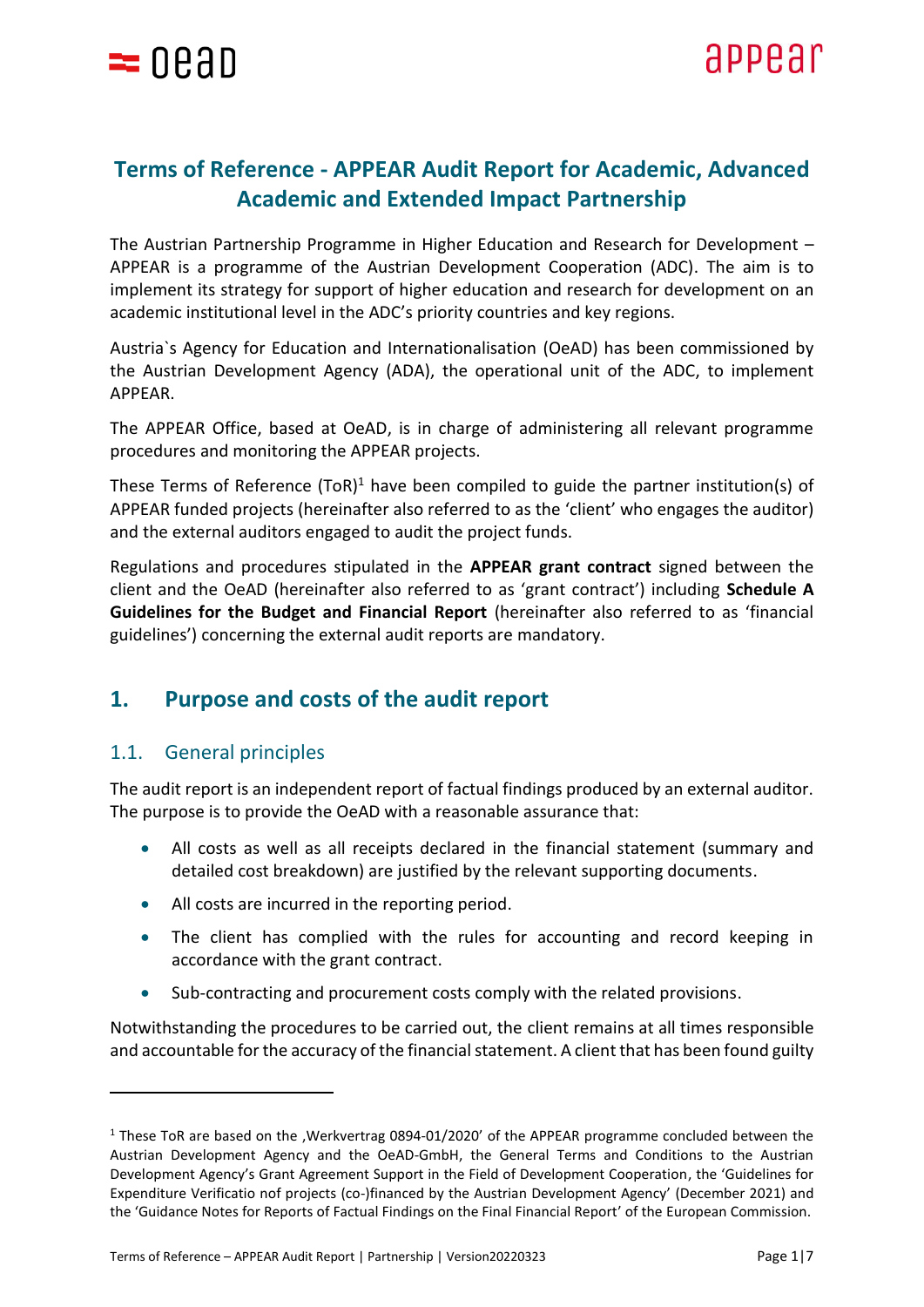

of making false declarations or has been found to have seriously failed to meet its obligations under the grant contract shall be liable to reimbursement of funds according to the grant contract.

The auditor has a contractual relationship only with the recipient of APPEAR funds and not with the OeAD. The OeAD will not intervene in any dispute between the auditor and the client.

The auditor shall ensure that the work has been undertaken in accordance with:

- The International Standard on Related Services (ISRS) 4400 *Agreed-upon Procedures regarding Financial Information* as promulgated by the International Federation of Accountants (IFAC).
- The *Code of Ethics for Professional Accountants* issued by the IFAC.

Although ISRS 4400 provides that independence is not a requirement for agreed-upon procedures engagements, the OeAD requires that the auditor also complies with the independence requirements of the *Code of Ethics for Professional Accountants.*

### 1.2. Requirements of the auditor

The external auditor has to meet the following requirements:

- The external auditor must be independent from the client.
- The external auditor must be qualified to carry out audits of accounting documents in accordance with national legislation and must be listed in the national register of auditors.
- In case of several partners in the eligible country/countries only one audit report that includes expenses of all partner institutions in these countries has to be submitted. In case this is not possible OeAD has to be consulted in advance.
- The local office of the Austrian Development Agency (ADA) can be consulted for recommendations on potential audit firms. The actual engagement of the auditor is the responsibility of the project coordinator; the decision should be based on the best price ratio and the availability of an audit firm.

### 1.3. Reimbursement of the audit costs

The costs of the audit report are eligible according to the budget of the grant contract and have to be included in the budget category 'other costs'.

The costs should take account of relevant market prices for similar services. Excessive or reckless audit expenditure will be rejected by OeAD.

The auditor invoices the client directly giving a breakdown of the amount of fees charged, travel and subsistence reimbursement(s) as well as the VAT applied.

The OeAD will not pay the costs of developing the methodology. The eligible costs are limited to the performance of the agreed-upon procedures and exclude any costs relating to consultancy for improvement or refinement of the methodology.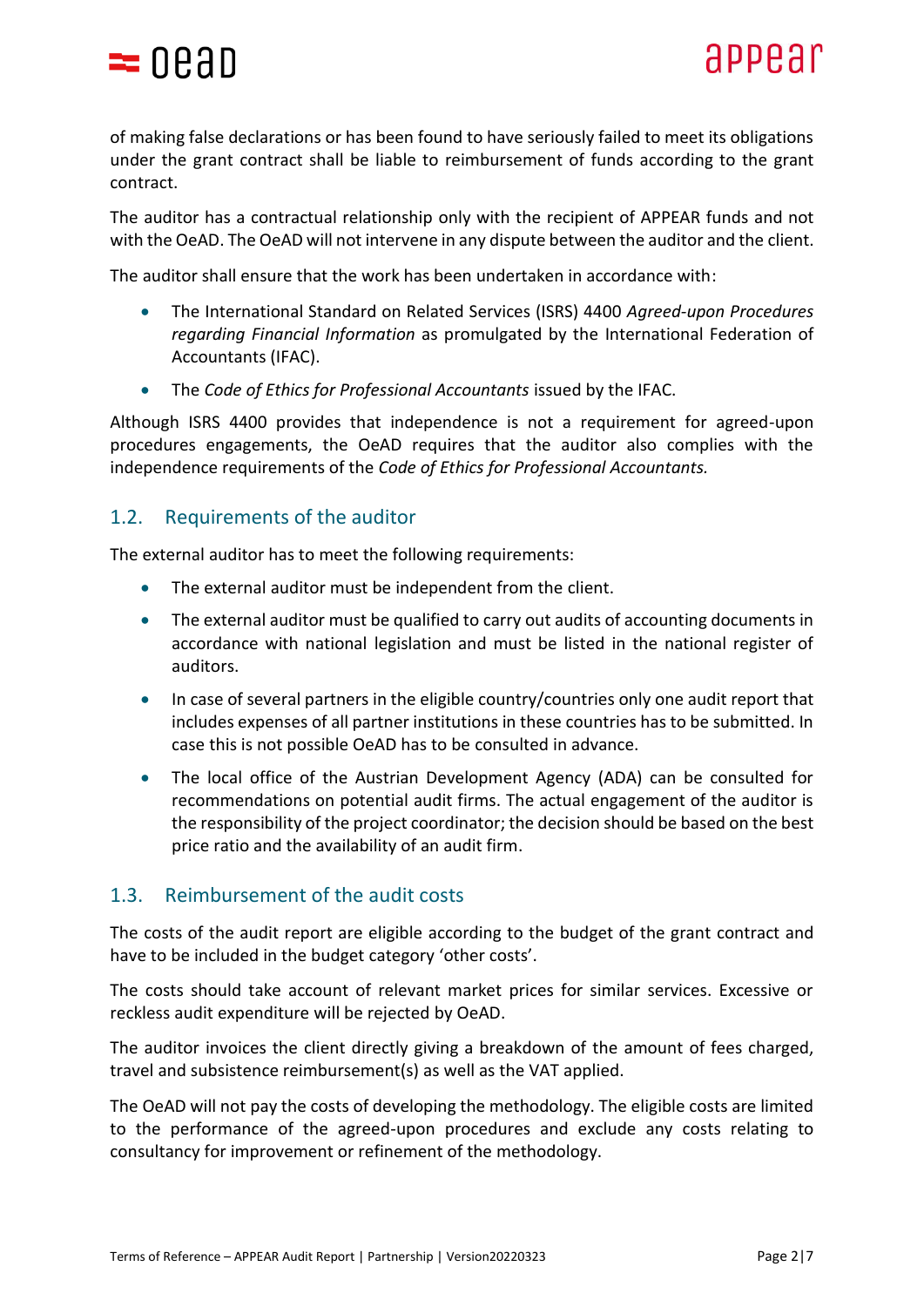

# **2. Practical guidelines**

The present Terms of Reference (ToR), the templates for the Audit Report of Factual Findings and the engagement letter have to be considered. Further information and templates are available on the APPEAR website.

# 2.1. General

In order to avoid delays in the submission of the annual financial report, the client should select and contract the auditor well in advance. The engagement letter (see template on APPEAR website) has to be signed by the client and the auditor.

As a first step it is essential that the auditor fully understands the requirements for the audit report and is provided with all necessary documents (particularly the grant contract including the financial guidelines, and the present ToR).

# 2.2. Submission of the audit report

The following requirements apply to the audit report:

- The audit report (see template) is issued on the auditor's letterhead and dated, stamped and signed by the auditor.
- The audit report must be written in English, it has to be bound and pages need to be numbered.
- The audit report includes a financial statement (summary of the expenses and a detailed cost breakdown), dated and signed on every page by the client and countersigned by the auditor.

# **3. Procedures to be carried out for the audit report**

The OeAD has designed these procedures in order to obtain standardised and comparable reports from all auditors, who are expected to carry out the procedures without adaptation for the particular circumstances of the client.

Based on the audit report the OeAD will take the relevant decisions on the eligibility of costs declared in the financial statement.

## 3.1. General procedures and specific guidance

The external auditor has to fulfill at least the following tasks:

- examination of the total financial management
- examination of the correctness of expenditure on the basis of original receipts (invalidation of original receipts)
- examination of plausibility of the expenses and allocation of the same to the items of the project budget
- examination of the compliance with the applicable procurement provisions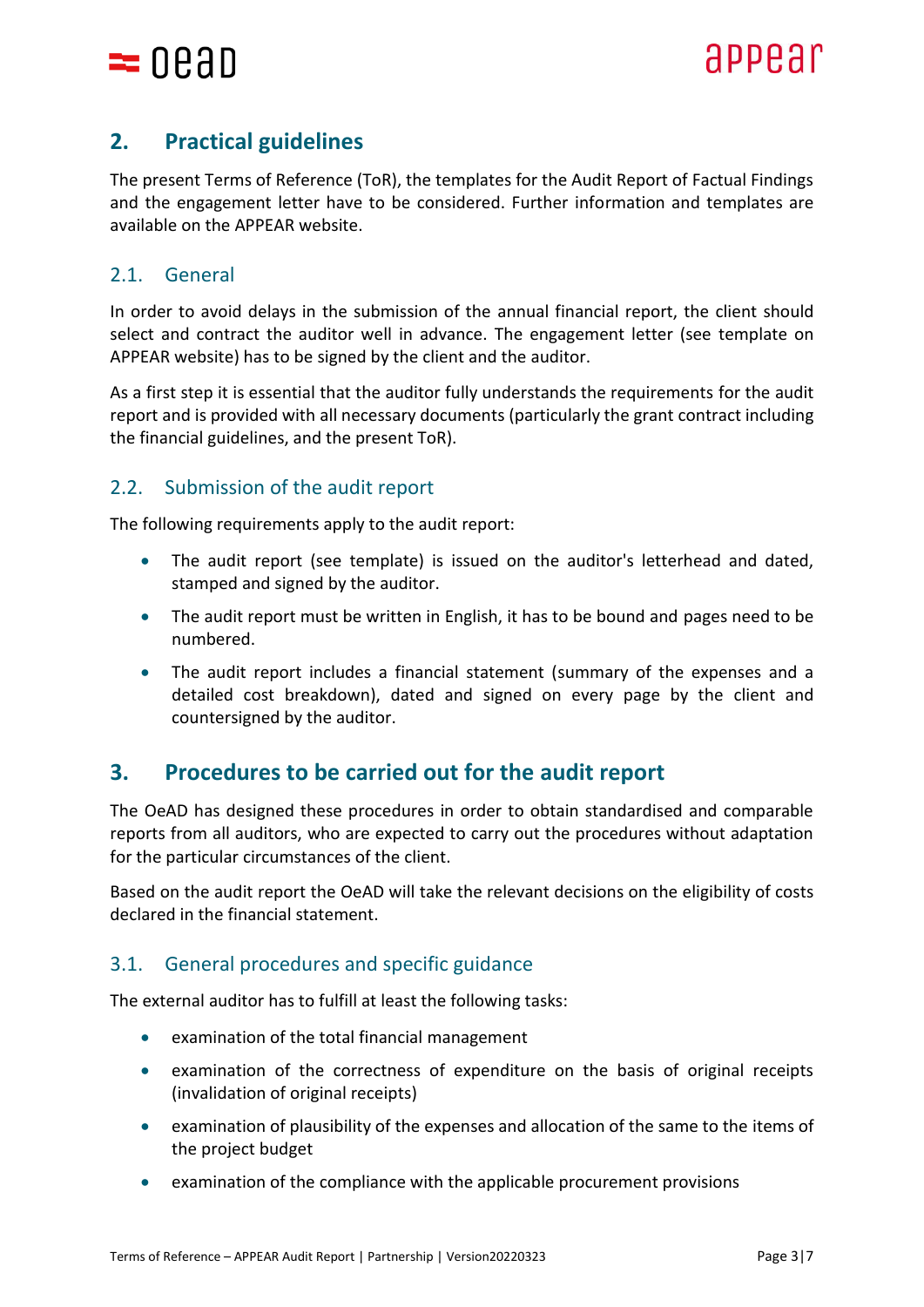

• examination of the compliance with the applicable provisions of labour law and social security law

#### **3.1.1. Terms and conditions of the grant contract**

The auditor obtains an understanding of the terms and conditions of the APPEAR programme by reviewing:

- the grant contract signed between the client and the OeAD, its schedules (particular attention should be paid to the project budget) and other relevant information as stated on the APPEAR website
- the financial guidelines
- the present ToR

#### **3.1.2. Audit Report of Factual Findings and financial statement**

The auditor reviews the following:

- The financial statement includes a budget vs. expenditure comparison (summary of expenses) and a detailed cost breakdown according to the relevant budget categories (staff, travel and subsistence, equipment and material, dissemination and other costs)
- $\bullet$  The auditor verifies that the budget in the audit report corresponds<sup>2</sup> to the budget of the grant contract and whether there have been amendments to the grant contract. Particular attention should be paid to any amendment having an impact on the budget and/or reporting period.
- The financial statement covers all project related expenses and funds received from OeAD, other project partners or other donors.
- A depiction of the cash flow has to be included in the audit report.
- The financial statement has to indicate the exchange rate applied.
- Revenues including accrued interest, if any, are to be attested as well.

#### **3.1.3. Rules for accounting and record keeping**

The auditor reviews the following:

• The auditor examines whether the client has complied with the rules for accounting and record keeping in accordance with the financial guidelines.

 $2$  Some degrees of flexibility in the implementation of the budget are allowed. The rule proposed in the grant contract is that changes of up to (or minus) 10% of each budget category are allowed without reallocation and will remain eligible. Any changes within the limit specified in the grant contract didn't require the client's request for amending the grant contract.

Changes above the limit as well as new budget lines require a budget reallocation of the budget annexed to the grant contract. If such requests were not approved by the OeAD, the costs exceeding the limit and new budget items should be considered ineligible.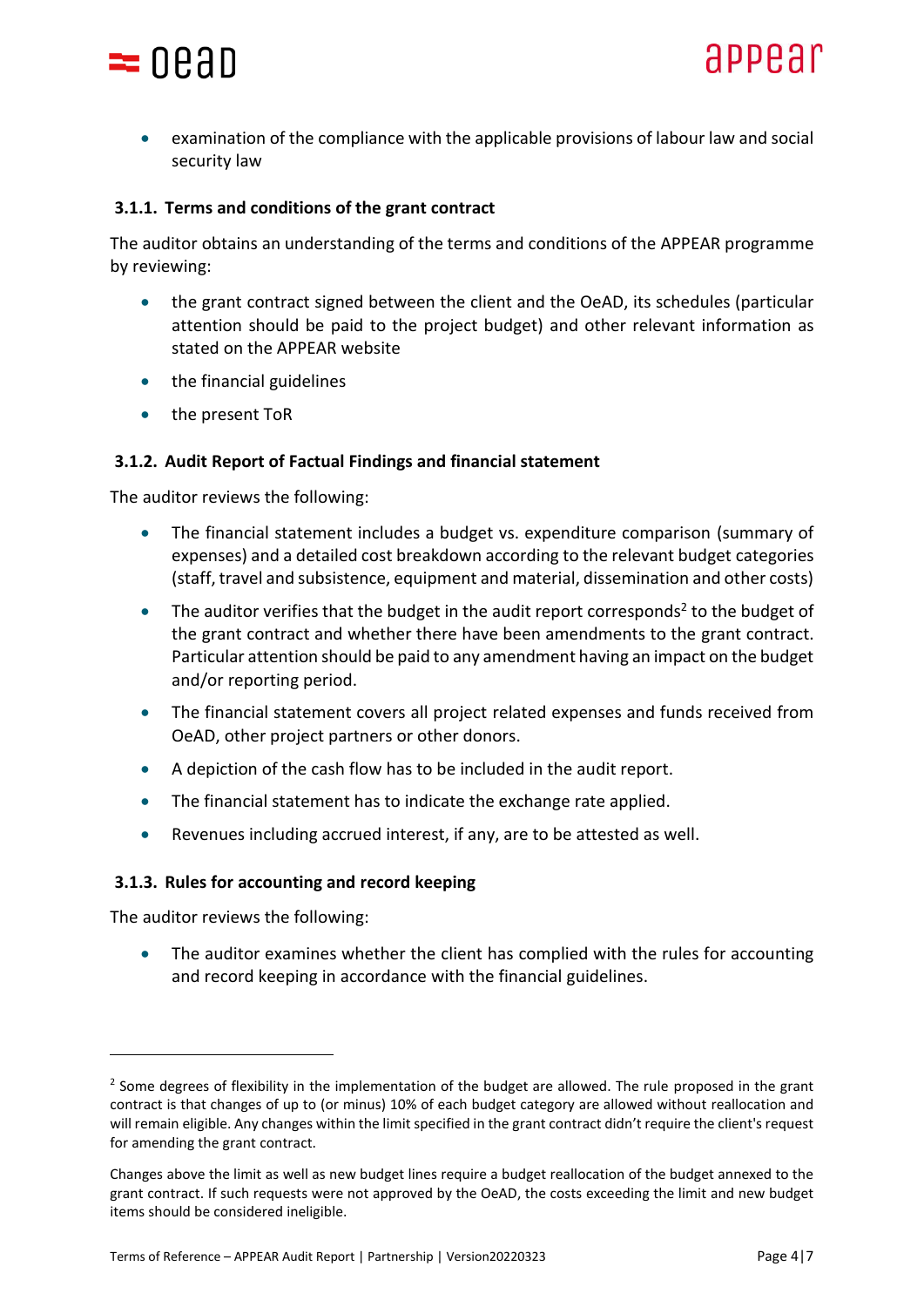

- The accounts kept by the client for the implementation of the project must be accurate, up-to-date and exhaustive (including all expenditure and revenues – if any).
- The auditor examines whether the client has a double-entry book-keeping system.
- The expenditure and revenue  $-$  if any  $-$  relating to the project must be easily identifiable and verifiable.
- It must be evident from the bookkeeping records and from the audit report that there is no double financing with external funding bodies.

The auditor is only required to perform the procedures listed above on the client's accounting system and records and to see evidence of transactions between the client and APPEAR project partners recorded in the accounting system of the client e.g. transfers of project funds between the two – or more – entities.

## 3.2. Verification evidence

The client will allow the auditor to carry out verifications on the basis of supporting documents for the accounts, accounting documents and any other document relevant to the financing of the project.

The client will allow the auditor access to all documents concerning the financial management of the project. It should also be noted further that it is the client's responsibility to obtain the accounting documents necessary to enable the auditor to verify costs incurred by the client. Supporting documentation must be available in the form of original documents for the client rather than photocopies.

If the auditor encounters any discrepancies/exceptions in carrying out the performance of the procedures detailed in these ToR, e.g. missing supporting documentation, the general rule is for the cost item to be corrected in the financial statement to be submitted to the OeAD, i.e. the applicable cost is excluded from the financial statement.

There will be many instances where a discrepancy/exception is not easily rectified by excluding it from the financial statement, for example non-compliant<sup>3</sup> sub-contracting costs or costs incurred during the eligibility period but not yet paid at the date of submission of the financial report or incurred after the end of eligibility (e.g. costs of audit report). In such instances, it must be stated in the report.

Where the auditor is in any doubt as to how to deal with a discrepancy/exception, it is recommended that it is reported in the audit report and with a sufficient amount of detail that would allow the OeAD to be able to make a decision on the issue.

## 3.3. Procedures to verify the expenditure

The following substantive procedures are required to be performed by the auditor to verify expenditure.

<sup>&</sup>lt;sup>3</sup> Non-compliant means that the sub-contracting costs do not respect the guidelines set in the grant contract, e.g. the required number of offers for the service to be rendered are missing.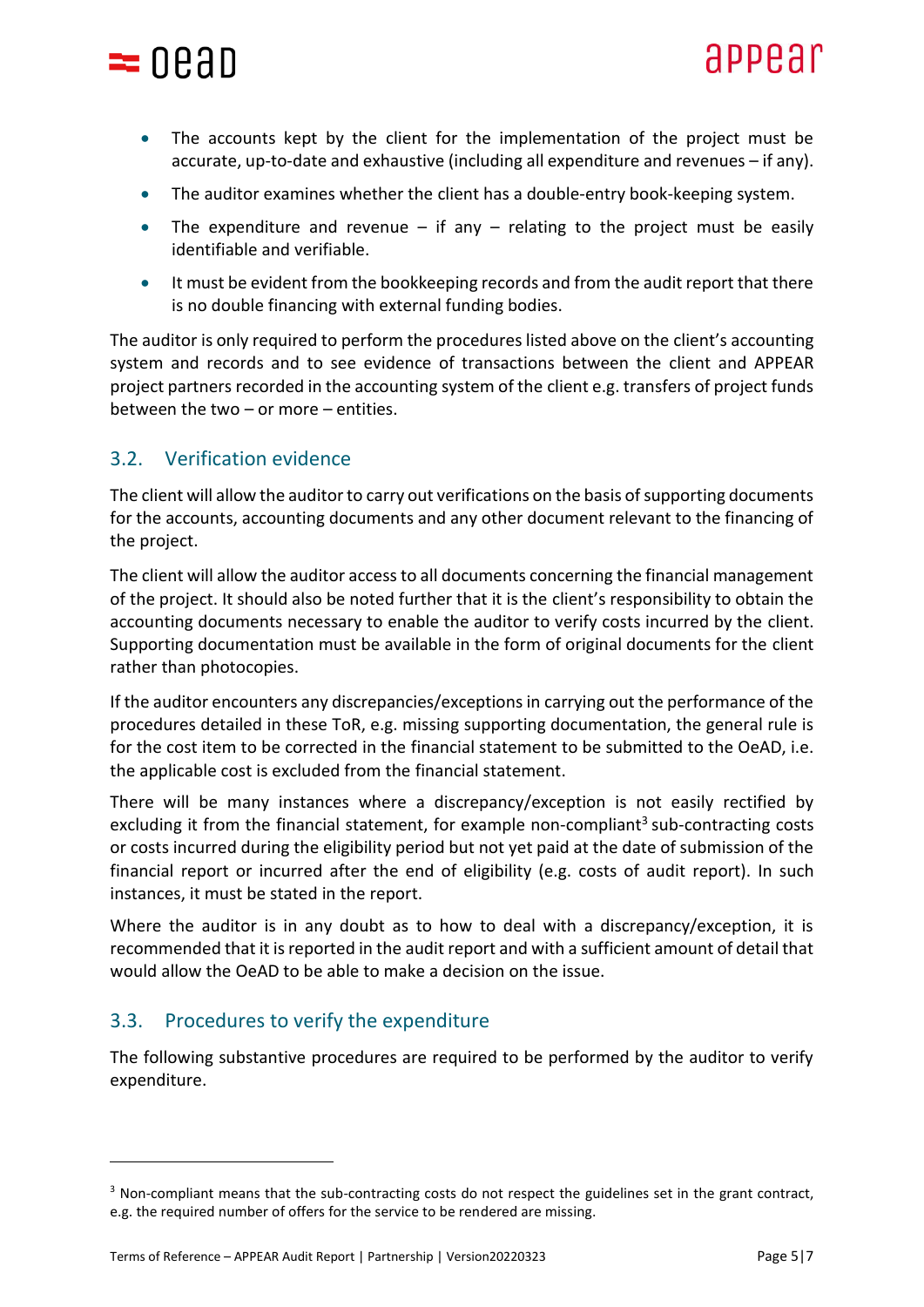

### **3.3.1. Expenditure Coverage Ratio (ECR)**

The Expenditure Coverage Ratio (ECR) represents the total amount of expenditure verified by the auditor expressed as a percentage of the total amount of expenditure reported by the client in the financial statement. The auditor ensures that the overall ECR is at least 70%.

#### **3.3.2. Direct costs**

The auditor verifies that all direct costs are in accordance with the financial guidelines and that the criteria as set out below have been met:

• Costs actually incurred

The auditor verifies that the items declared in the financial statement were actually incurred by and pertain to the client. For this purpose, the auditor examines supporting documentation (e.g. invoices, contracts) and proof of payment. The auditor verifies that the monetary value of the expenditure items agrees with underlying documents (e.g. invoices, payroll documents).

The auditor verifies that the items were incurred during the reporting period. Invoices related to the eligible reporting period but not yet paid at the date of submission of the financial statement as well as those costs incurred after the end of the eligibility period should be detailed in the audit report.

• Exchange rates

The auditor verifies that expenses incurred in a currency other than Euro have been converted in accordance with the provisions of the financial guidelines.

• Compliance with sub-contracting and procurement rules

Where applicable, the auditor examines which procurement rules (as provided for the grant contract) apply for any given expenditure. The auditor verifies whether the expenditure was incurred in accordance with such rules by examining the underlying documents for the procurement and purchase process, e.g. tenders/offers. Where the auditor finds instances of non-compliance with procurement rules, the nature of the case and the details of the costs should be included in the audit report.

If necessary, reasonable and adequately presented, institutions that are not partner institutions according to the grant contract can be conceptualised as subcontractors. In this case their expenses have to be included in the budget category 'other costs' of the main institutional partner in the respective country. Overhead costs are not applicable.

#### **3.3.3. Overhead costs**

The total expenses for overhead costs have to correspond to the overhead costs allocated in the budget sheet. In any case they may not exceed 10% of the total direct project costs. No supporting documentation is required. The auditor verifies that up to 10% overhead costs have been retained by the client. The actual overhead costs are calculated within each reporting period and are based on the approved expenses by OeAD. No supporting documentation is required.